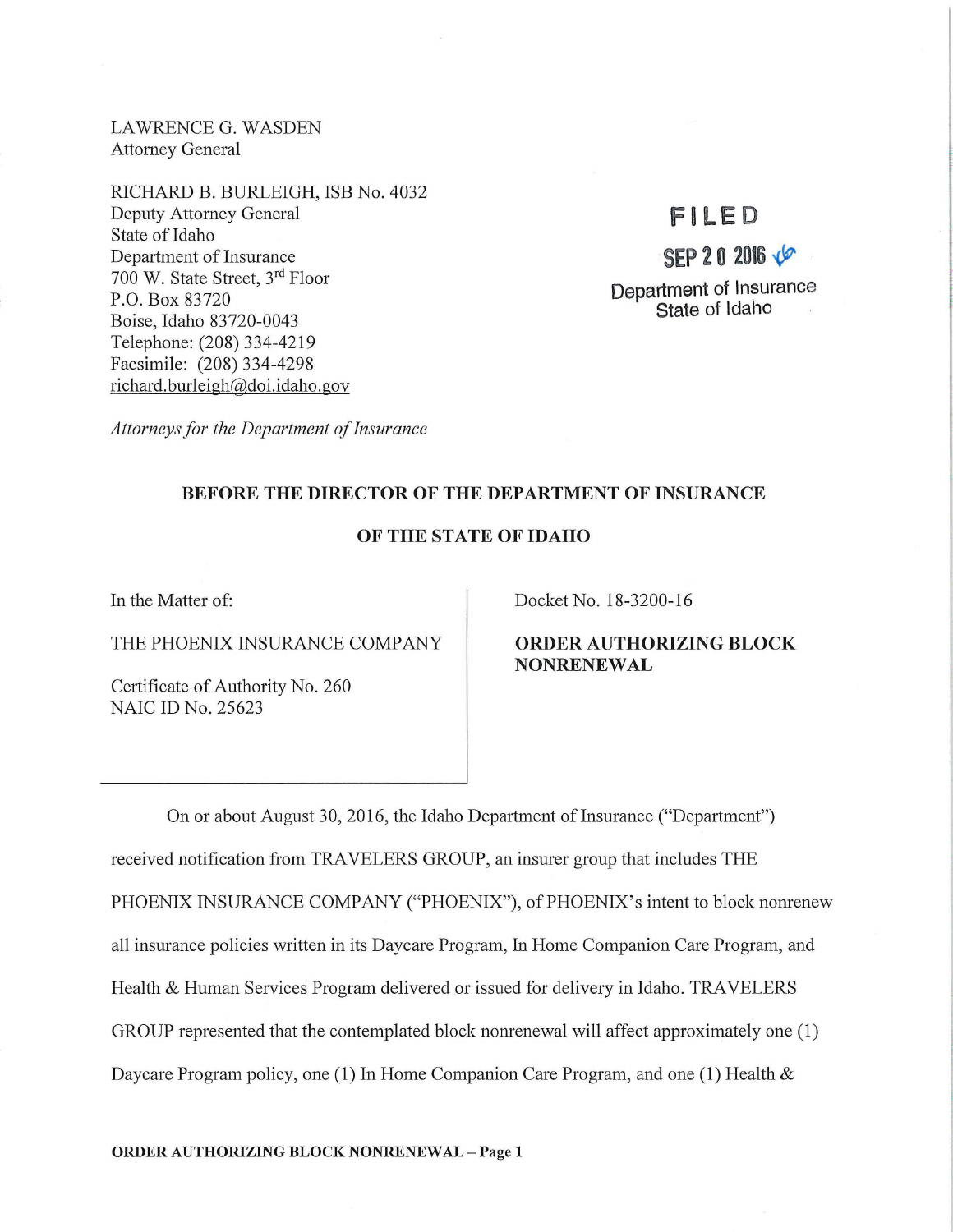Human Services Program policy covering Idaho insureds. TRAVELERS GROUP further represented that all affected policies will be nonrenewed at their natural expiration, beginning January 1, 2017, for Daycare Program policies; beginning March 1, 2017, for In Home Companion Care Program policies; and beginning November 15, 2017, for Health & Human Services Program policies.

The Director, having reviewed the foregoing and the requirements of Idaho Code § 41- 1841(1), and acting pursuant to the authority set forth in Idaho Code  $\S$  41-210(2),

THE DIRECTOR HEREBY FINDS that the proposed effective date of the contemplated block nonrenewal complies with the one hundred twenty (120) day notice requirement to the Director, as set forth in Idaho Code  $\S$  41-1841(1).

NOW THEREFORE, IT IS HEREBY ORDERED that PHOENIX is authorized, pursuant to Idaho Code § 41-1841, to effectuate a block nonrenewal of its Daycare Program, In Home Companion Care Program. and Health & Human Services Program insurance policies delivered or issued for delivery in Idaho, which, based on representations made to the Department, will affect the number of policies as set forth hereinabove. PHOENIX shall begin nonrenewing the affected policies at each policy's natural expiration date occurring on or after January 1, 2017, for Daycare Program policies; occurring on or after March 1, 2017, for In Home Companion Care Program policies; and occurring on or after November 15, 2017, for Health  $&$  Human Services Program policies. PHOENIX shall provide advance notice to policyholders affected by the nonrenewals authorized by this order in accordance with the notice provisions included in the company's applicable insurance policies.

 $\langle \rangle$ 

 $\langle \mathcal{U} \rangle$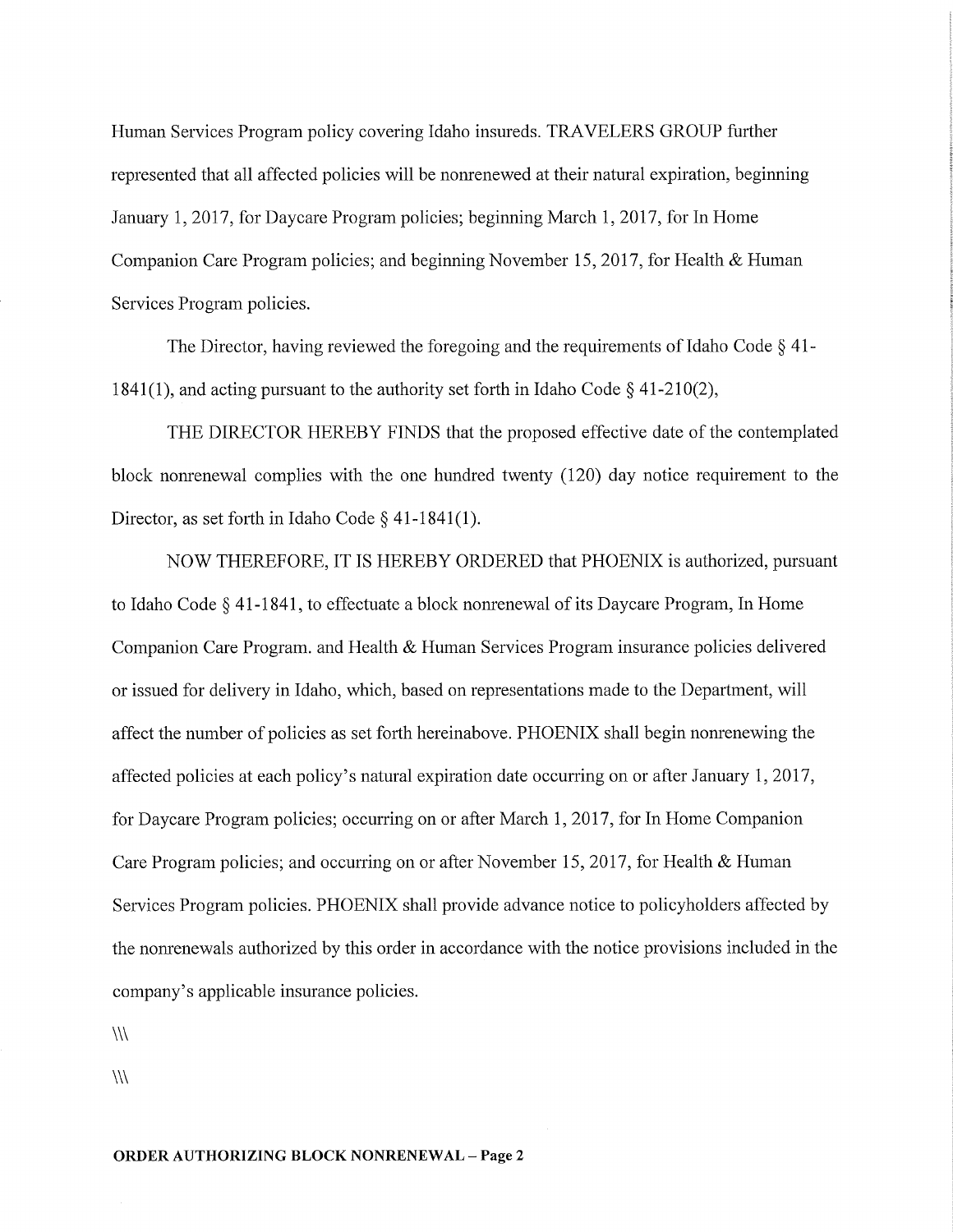THIS ORDER is a final order of the Director and is EFFECTIVE IMMEDIATELY. DATED this  $\mathbb{Z}$ <sup>th</sup> day of September, 2016.

> STATE OF IDAHO DEPARTMENT OF INSURANCE

Wen Cliven

Director

#### NOTIFICATION OF RIGHTS

This Order constitutes a final order of the Director. Any party may file a motion for reconsideration of this final order within fourteen (14) days of the service date of this order. The Director will dispose of the petition for reconsideration within twenty-one (21) days of its receipt, or the petition will be considered denied by operation of law. *See,* Idaho Code § 67-5246(4).

Pursuant to Idaho Code  $\S$ § 67-5270 and 67-5272, any party aggrieved by this final order may appeal it by filing a petition for judicial review in the district court of the county in which: (1) the hearing was held; or  $(2)$  the final agency action was taken; or  $(3)$  the aggrieved party resides or operates its principal place of business in Idaho; or (4) the real property or personal property that was the subject of the agency decision is located. An appeal must be filed within twenty-eight (28) days of: (a) the service date of this final order; or (b) an order denying a petition for reconsideration; or (c) the failure within twenty-one (21) days to grant or deny a petition for reconsideration, whichever is later. *See,* Idaho Code § 67-5273. The filing of a petition for judicial review does not itself stay the effectiveness or enforcement of the order under appeal.